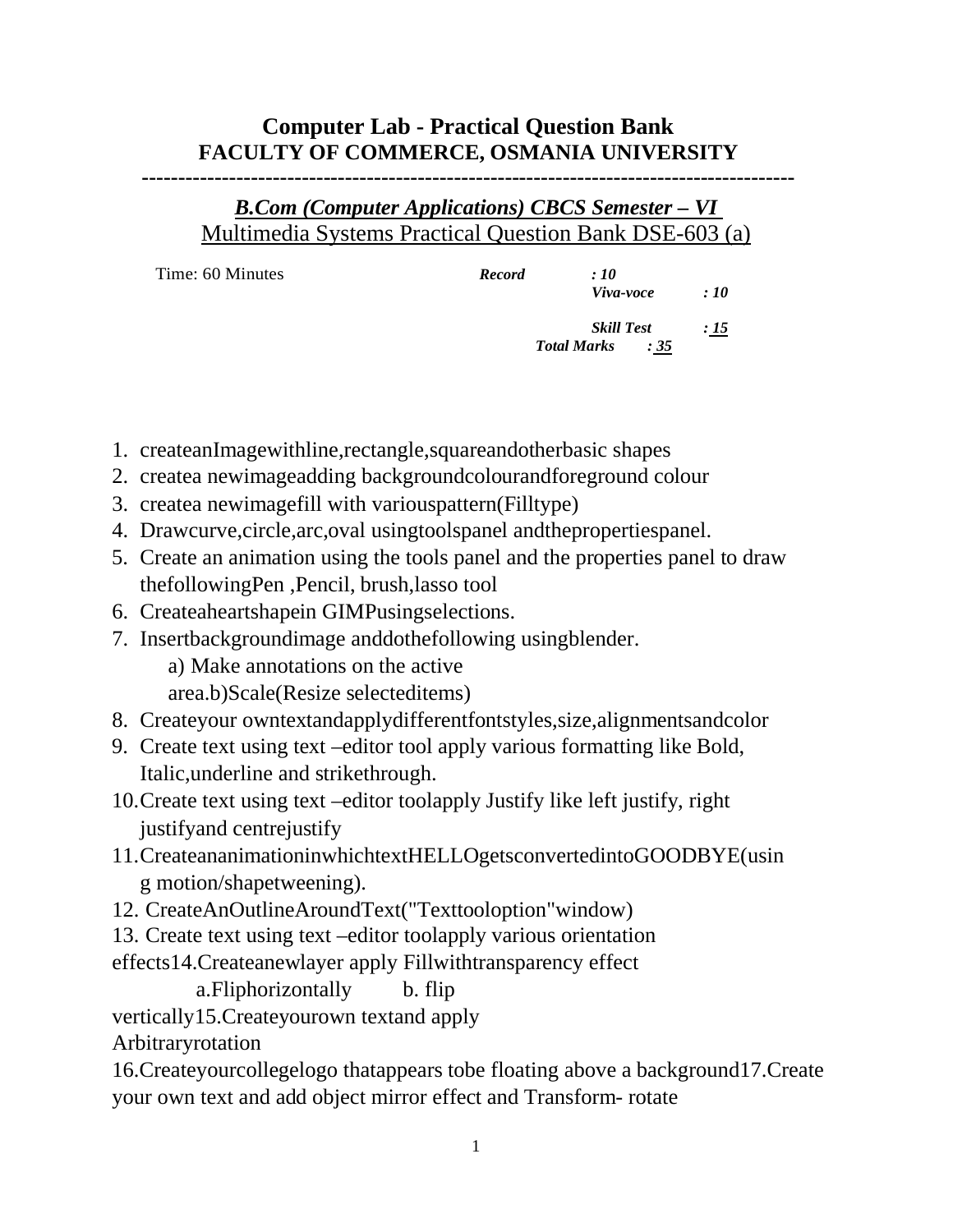effect.18.Createyourown textand apply viewportshading 19.InsertanImageinGIMPandperformthefollowing

- a. Adjustcolour curves
- b. PerformInvert,Linear

Invert,andvalueInvert20.Insertan imageand do the followingusing blender.

a) Rotateitin differentdirections.

b) Makeannotationsontheactivearea.

- c) Scale(Resizeselecteditems)
- 21.Apply snake hook, rotate, cloth effects by using sculpting and display it indifferentviewpoints.
- 22. MergeAnImage From AFileToTheCurrent ImageInGimp(Use"File- >OpenAsLayers)
- 23.Draw box and apply different

colors.24.Applydifferentfiltereffectstotheim

age

- a. Blur
- b. Distorts
- c. Artistic with cartoon and

photocopy25.Insertanimageandperformthefollo

wing

- a. Smudge the image
- b. Dodge/burn theimage

26.Insertanimage andperform thefollowingusingTransform Tool

- a. Distorttheimage usingWrapTransform
- b. Fliptheimage
- c. Createa3-DImage
- d. UsePerspectiveTransform
- e. UseShearTransform

27. create2Danimationtodepictmovingobjectfromlefttoright28.Ins

ertan imageand apply Decorfilter

29. Insertan image and applyMap-illusionfilter

30.TaketwofilesinonefolderwithdifferentMBandShowZIPandUNZIPcompre ssion offileswithsteps.

31.Create an animationusing blend animation

effect32.create a webpage with sample video using video

tag33.Remove AWindowBorderInGimpimage(crop tool)

34.Create an animationhaving an image having fade-in fade-out